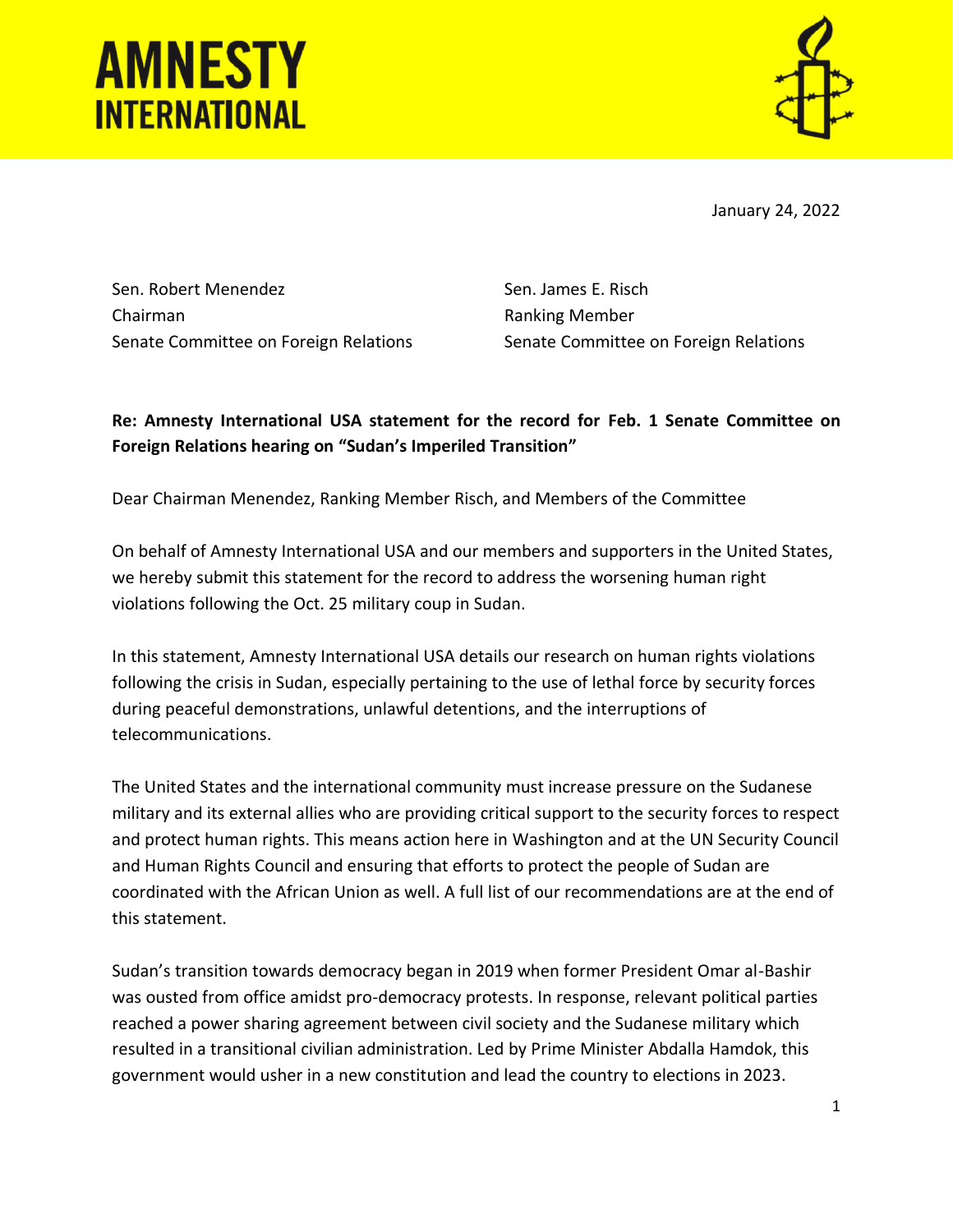However, these efforts were cut short when Lieutenant General Adbel Fattah al-Burham staged the October 2021 coup. This led to the detention of Prime Minister Hamdok, and the arrest of numerous members of the transitional administration, along with the suspension of the [civilian](https://www.ohchr.org/EN/HRBodies/HRC/Pages/NewsDetail.aspx?NewsID=27777&LangID=E)  [transitional](https://www.ohchr.org/EN/HRBodies/HRC/Pages/NewsDetail.aspx?NewsID=27777&LangID=E) government.

Leading up to Oct. 25, 2021, protests had broken out across Sudan suggesting growing concerns about Sudan's stability of the country. Lt. Gen. al-Burhan claimed that he was "dissolving the [transitional government because the divisions within it were so intense that it risked a possible](https://www.vox.com/2021/10/29/22751437/sudan-coup-protests-al-burhan-hamdok)  [civil war"](https://www.vox.com/2021/10/29/22751437/sudan-coup-protests-al-burhan-hamdok). This justification was used to also justify the interruption of telecommunication networks throughout the country.

#### **Use of lethal force by security forces:**

Shortly following the initial coup in 2021, with the immediate shut down of the internet, the military was able to limit the public's knowledge of the scope of the resistance and the security forces response to the coup. However, this did not inhibit the Sudanese people from peacefully demonstrating for democracy with a civilian-led government. Demonstrations were not limited to the capital city, as civil society groups organized protests in Port Sudan in the east, Atbara in the north, Wad Madani in the south and the twin city of Omdurman where they "[adhered to](https://www.aljazeera.com/news/2022/1/6/sudan-security-forces-fire-tear-gas-at-demonstrators-in-khartoum)  [peacefulness, \[their\] strongest weapon](https://www.aljazeera.com/news/2022/1/6/sudan-security-forces-fire-tear-gas-at-demonstrators-in-khartoum)".

The protesters' peaceful approach was met with lethal force by the Sudanese security forces. Reports from Amnesty International, Human Rights Watch and Sudanese civil society groups reveal the use of "teargas and [live ammunition from machine guns to disperse numerous](https://www.amnesty.org/en/documents/afr54/4931/2021/en/)  [demonstrations](https://www.amnesty.org/en/documents/afr54/4931/2021/en/)". Immediately following the October 2021 protests, the response from the security forces resulted in the death of six protestors and 140 civilians being wounded, as [reported by Amnesty International.](https://www.amnesty.org/en/latest/news/2021/10/sudan-halt-unnecessary-force-against-protesters-and-investigate-deadly-shootings/)

This use of lethal force continued a month after the coup and Amnesty International reports documented the killing of civilians by gun fire and the use of sniper fire. Depose Muchena, Amnesty International's Director for East and Southern Africa, condemned these actions, noting that "[killings demonstrate that there is a deliberate and targeted plan for the authorities to](https://www.amnesty.org/en/latest/news/2021/11/sudan-investigate-the-killings-of-people-after-military-crackdown-against-protesters/)  [suppress the protests at all costs](https://www.amnesty.org/en/latest/news/2021/11/sudan-investigate-the-killings-of-people-after-military-crackdown-against-protesters/)".

From witness statements in Sudan, [Reuters](https://www.reuters.com/world/asia-pacific/sudanese-security-forces-fire-teargas-anti-coup-protesters-witnesses-2022-01-09/) reported "in the last few demonstrations there has been a lot of violence: tear gas, stun grenades, gunfire, people being run over, and women being targeted'". The violence against women was echoed by a UN report on the rise of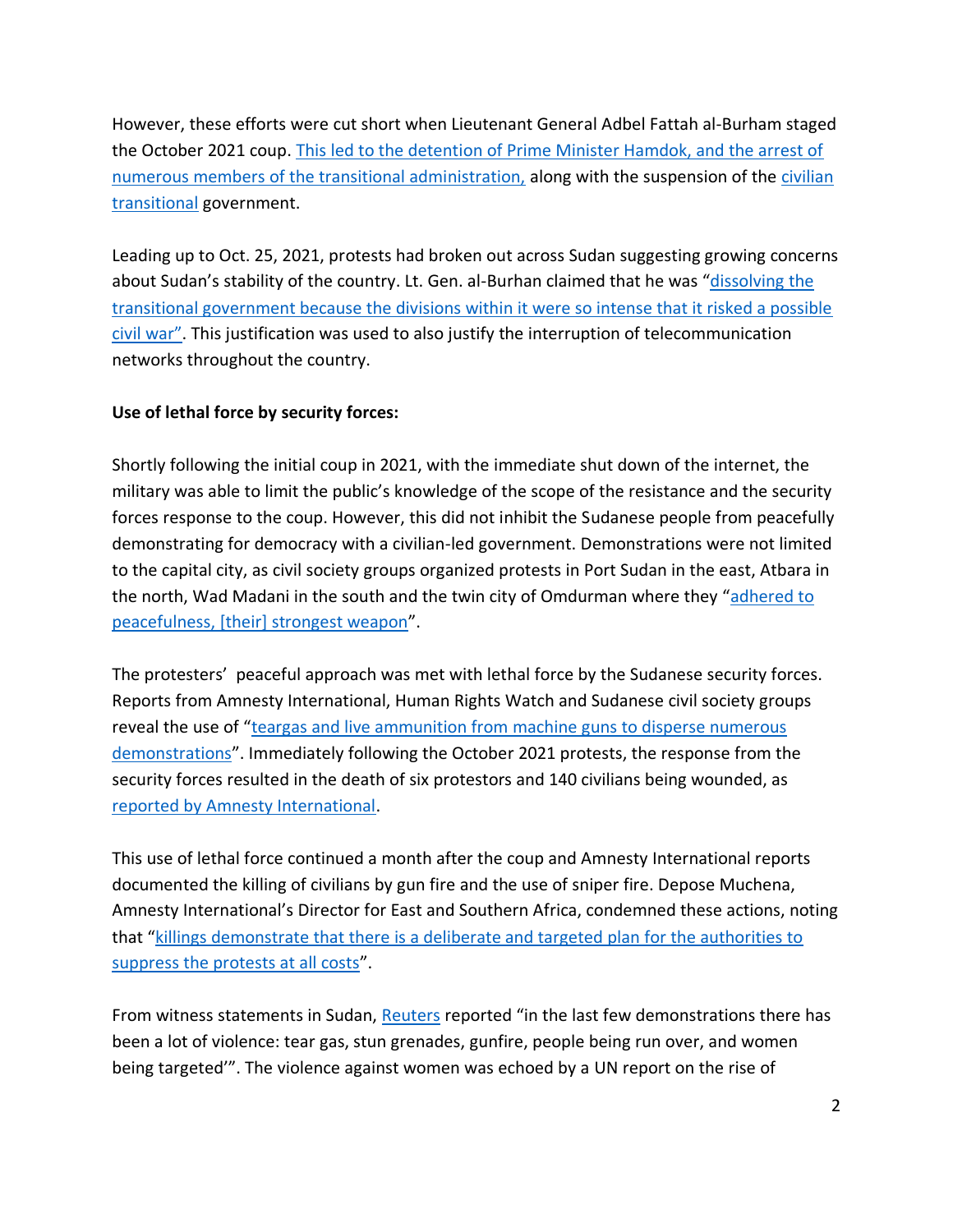"serious sexual violence and the use of live ammunition against protesters". UN spokesperson Liz Throssell was quoted saying "security forces are alleged to have raped or gang raped 13 [women and girls,](https://news.un.org/en/story/2021/12/1108522)" and there are growing allegations of sexual violence against women fleeing the area surrounding the presidential palace.

#### **Unlawful detentions:**

The most prominent example of political detainees was former Prime Minister Hamdok immediately following the October coup. While PM Hamdok was released, and eventually resigned from office, there are a number of civilians who are still detained.

Following the coup, security agents detained at least 30 civilian political leaders, including six cabinet members, [as stated by an Amnesty International report.](https://www.amnesty.org/en/latest/news/2021/11/sudan-immediately-free-detainees-halt-arrests/) These details align with research done by the African Center for Justice and Peace Studies ("ACJPS"), a Sudanese human rights group. ACJPS reports that these civilians were taken to undisclosed locations without access to family or legal counsel, conditions that are synonymous with enforced disappearance.

Due to the internet and telecommunications [being repeatedly disrupted, f](https://www.amnesty.org/en/latest/news/2021/11/sudan-investigate-the-killings-of-people-after-military-crackdown-against-protesters/)amilies are unable to gain contact with individuals who were detained or the wider Sudanese community. This disruption also infringes on civilians' ability to express their political views, restricts reporting on human rights violations, such as these unlawful detentions. [Security forces are also reported](https://www.cnn.com/2021/12/30/africa/sudan-anti-military-protests-intl/index.html) to have censored broadcasters from reporting as media offices were raided, staff were assaulted, and recording equipment was confiscated.

[Reports from the Committee to Protect Journalists \(](https://cpj.org/2021/10/sudanese-military-forces-arrest-state-television-manager-pro-military-protesters-assault-journalists-amid-unrest/)"CPJ") have documented the rise in threats to Sudanese people's freedom of expression. CPJ has documented the arrest of journalists, and pro-military protests assaulting local reporters.

### **Recommendations:**

It is important to note that this statement is not an exhaustive report on the human rights violations currently being committed in Sudan, and we fear that the situation is worse than what we have been able to document and confirm. Amnesty International USA calls on Congress and the Biden administration to:

• Call on the Sudanese government to end the continued use of lethal force by the security forces during peaceful demonstrations